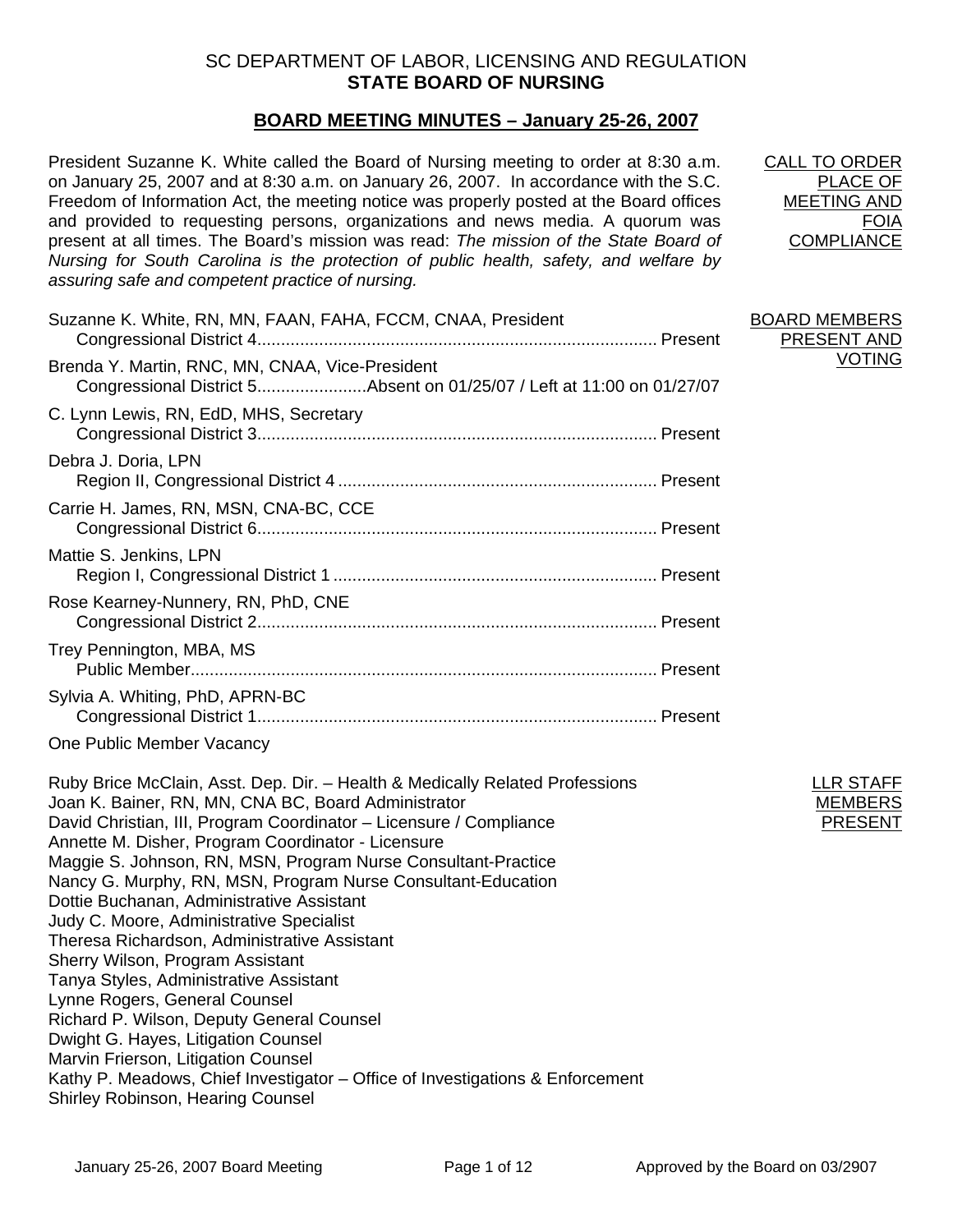| The January 25-26, 2007 Board of Nursing meeting agenda was presented for review<br>and approval.                                                                                                                                                                                                                                                                                                                                                                                                                                                                                                                                                                                                                                                                                                                                                                                                                                                                                                                                                                                                                                                     | APPROVAL OF<br><u>AGENDA</u>                   |
|-------------------------------------------------------------------------------------------------------------------------------------------------------------------------------------------------------------------------------------------------------------------------------------------------------------------------------------------------------------------------------------------------------------------------------------------------------------------------------------------------------------------------------------------------------------------------------------------------------------------------------------------------------------------------------------------------------------------------------------------------------------------------------------------------------------------------------------------------------------------------------------------------------------------------------------------------------------------------------------------------------------------------------------------------------------------------------------------------------------------------------------------------------|------------------------------------------------|
| A motion was made to approve the January 25-26, 2007 Board of Nursing meeting<br>agenda as presented. The motion received a second. The motion carried unanimously.                                                                                                                                                                                                                                                                                                                                                                                                                                                                                                                                                                                                                                                                                                                                                                                                                                                                                                                                                                                   | <b>MOTION</b>                                  |
| The following items were adopted on the January 25-26, 2007 Board of Nursing meeting<br>consent agenda:                                                                                                                                                                                                                                                                                                                                                                                                                                                                                                                                                                                                                                                                                                                                                                                                                                                                                                                                                                                                                                               | APPROVAL OF<br><b>CONSENT</b><br><u>AGENDA</u> |
| <b>Oversees Call Center - MediCall</b><br>Compact Focus - NCLA Newsletter (1st Issue)<br>Policy Perspectives (2 Issues)<br><b>CGFNS Philippines News Release</b><br>NLRB Issues Long-Awaited Decisions Impacting Supervisory Status of RN<br>NCSBN Bd of Directors Decision Regarding NCLEX (Translated/Language-Modified Ver.)<br><b>Compact Update Report to General Assembly</b><br>Annual Review and Reaffirmation of Committee / Panel Members<br>Northeastern Tech College Proposal for Establishing ADN Program<br>NCSBN Press Release Change in NCLEX-RN Passing Standard<br>Francis Marion University - Notification of Enrollment Increase<br>Advanced Practice Committee Meeting Minutes for November 3, 2006<br>Nursing Practice and Standards Committee Minutes for November 2, 2006<br>Joint Statement of Delegation from ANA and NCSBN<br><b>Legal Aspects Workshop Evaluation Summary</b><br><b>Compliant Statistics</b><br>Approval of Hearing Panel Member - D. Pasch<br><b>Licensure Statistics</b><br>Licensure Announcements- Applications Approved by Program Coordinator & Administrator<br><b>Update/Status on Monitoring</b> |                                                |
| A motion was made to adopt the January 25-26, 2007 Board of Nursing meeting<br>Consent Agenda with the removal of Unlicensed Assistive Personnel Update. The<br>motion received a second. The motion carried unanimously.                                                                                                                                                                                                                                                                                                                                                                                                                                                                                                                                                                                                                                                                                                                                                                                                                                                                                                                             | <b>MOTION</b>                                  |
| The November 16, 2006 Board of Nursing Meeting Minutes were presented for Board<br>review and approval.                                                                                                                                                                                                                                                                                                                                                                                                                                                                                                                                                                                                                                                                                                                                                                                                                                                                                                                                                                                                                                               | <b>APPROVAL OF</b><br><b>MINUTES</b>           |
| A motion was made to approve the November 16, 2006 Nursing Board Meeting minutes<br>with corrections. The motion received a second. The motion carried unanimously.                                                                                                                                                                                                                                                                                                                                                                                                                                                                                                                                                                                                                                                                                                                                                                                                                                                                                                                                                                                   | <b>MOTION</b>                                  |
| The Board was provided with the December 14, 2006 Investigative Review Committee<br>(IRC) Meeting minutes including their recommendations for their review and approval.                                                                                                                                                                                                                                                                                                                                                                                                                                                                                                                                                                                                                                                                                                                                                                                                                                                                                                                                                                              | <b>IRC MINUTES</b>                             |
| A motion was made to approve the December 14, 2006 Investigative Review Committee<br>(IRC) Dismissal recommendations as presented. The motion received a second. The<br>motion carried unanimously.                                                                                                                                                                                                                                                                                                                                                                                                                                                                                                                                                                                                                                                                                                                                                                                                                                                                                                                                                   | <b>MOTION</b>                                  |
| A motion was made to approve the December 14, 2006 Investigative Review Committee<br>(IRC) Formal Complaint recommendations as presented. The motion received a<br>second. The motion carried unanimously.                                                                                                                                                                                                                                                                                                                                                                                                                                                                                                                                                                                                                                                                                                                                                                                                                                                                                                                                            | <b>MOTION</b>                                  |
| A motion was made to approve the December 14, 2006 Investigative Review Committee<br>(IRC) Letters of Concern recommendations as presented. The motion received a<br>second. The motion carried unanimously.                                                                                                                                                                                                                                                                                                                                                                                                                                                                                                                                                                                                                                                                                                                                                                                                                                                                                                                                          | <b>MOTION</b>                                  |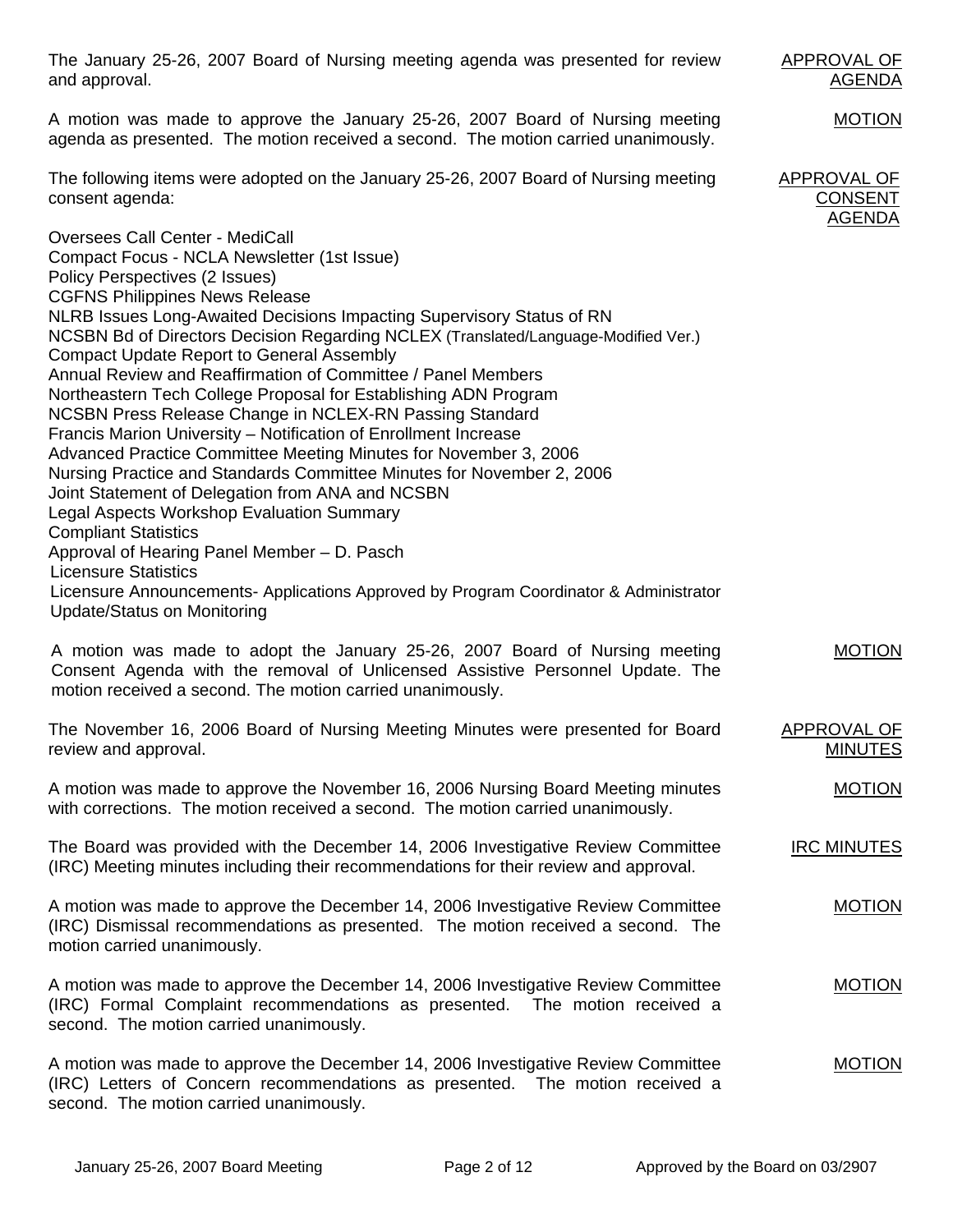The Board was provided with the December 7, 2006 Disciplinary Review Committee (DRC) minutes for their review and approval. DRC MINUTES

A motion was made to approve the December 7, 2006 Disciplinary Review Committee (DRC) minutes as presented. The motion received a second. The motion carried unanimously.

John M. DeAntonio, RN appeared before the Board with his legal counsel, Jay S. Masty, Esquire, to request that the Board consider suspending or ending the probationary period included in his April 2005 Agreement with the Board due to an employment opportunity. Mr. Masty asked the record be corrected to reflect that Mr. DeAntonio was convicted of a misdemeanor not a felony as Mr. DeAntonio originally reported to the Board in March 2005. The Board discussed Mr. DeAntonio's employment opportunity and his original order.

A motion was made to approve John M. DeAntonio's request to end the probationary period for his registered nurse license included in his April 2005 Agreement. The motion received a second. The motion carried unanimously.

Kelvin M. Gibbs a candidate for the National Council Licensure Examination (NCLEX) for practical nurses appeared with his mother but without legal counsel before the Board concerning a "yes" answer to questions regarding discipline and criminal records on his examination application.

A motion was made to approve to allow Kelvin M. Gibbs to take the National Council Licensure Examination and upon successful completion be licensed as a licensed practical nurse. The motion received a second. The motion carried unanimously.

The Board reviewed cases heard by the Disciplinary Hearing Panel as well as their findings of fact, conclusions of law and recommendations for disciplinary actions.

Respondent Charlotte A. Alexander, RN, was properly notified but did not appear before the Board and was not represented by legal counsel. Ms. White recused herself due to employment issues and Dr. Lewis presided in the case. The panel hearing in this case was held on October 10, 2006. In their Findings of Fact and Conclusions of Law, the Disciplinary Hearing Panel found that Respondent violated S.C. Code Ann. §§40-33- 110(A)(1) and (A)(3), 1976, as amended. The Disciplinary Hearing Panel recommended that Respondent's license be indefinitely suspended with a provision for the suspension to be stayed after Respondent submits to a chemical dependency assessment through the Recovering Professional Program (RPP) or other authorized agency, and appears before the Board.

A motion was made to accept the Disciplinary Hearing Panel's Findings of Fact, Conclusions of Law and Recommendation that that Respondent Charlotte A. Alexander's registered nurse license be indefinitely suspended with a provision for the suspension to be stayed after Respondent submits to a chemical dependency assessment through the Recovering Professional Program (RPP) or other authorized agency, and appears before the Board. The motion received a second. The motion carried unanimously.

Respondent Lucinda Fay Blanchard, LPN, was properly notified and appeared before the Board without legal counsel. The panel hearing in this case was held on October 10, 2006. In their Findings of Fact and Conclusions of Law, the Disciplinary Hearing Panel found that Respondent violated S.C. Code Ann. §40-33-110(A)(7), 1976, as amended. The Disciplinary Hearing Panel recommended that Respondent's probation be extended for six months with quarterly reports from Respondent's employer. The recommendation MOTION

# MOTION

FINAL ORDER HEARINGS – PANEL REPORTS

CONSENT AGREEMENT

MOTION

MOTION

LICENSURE APPEARANCE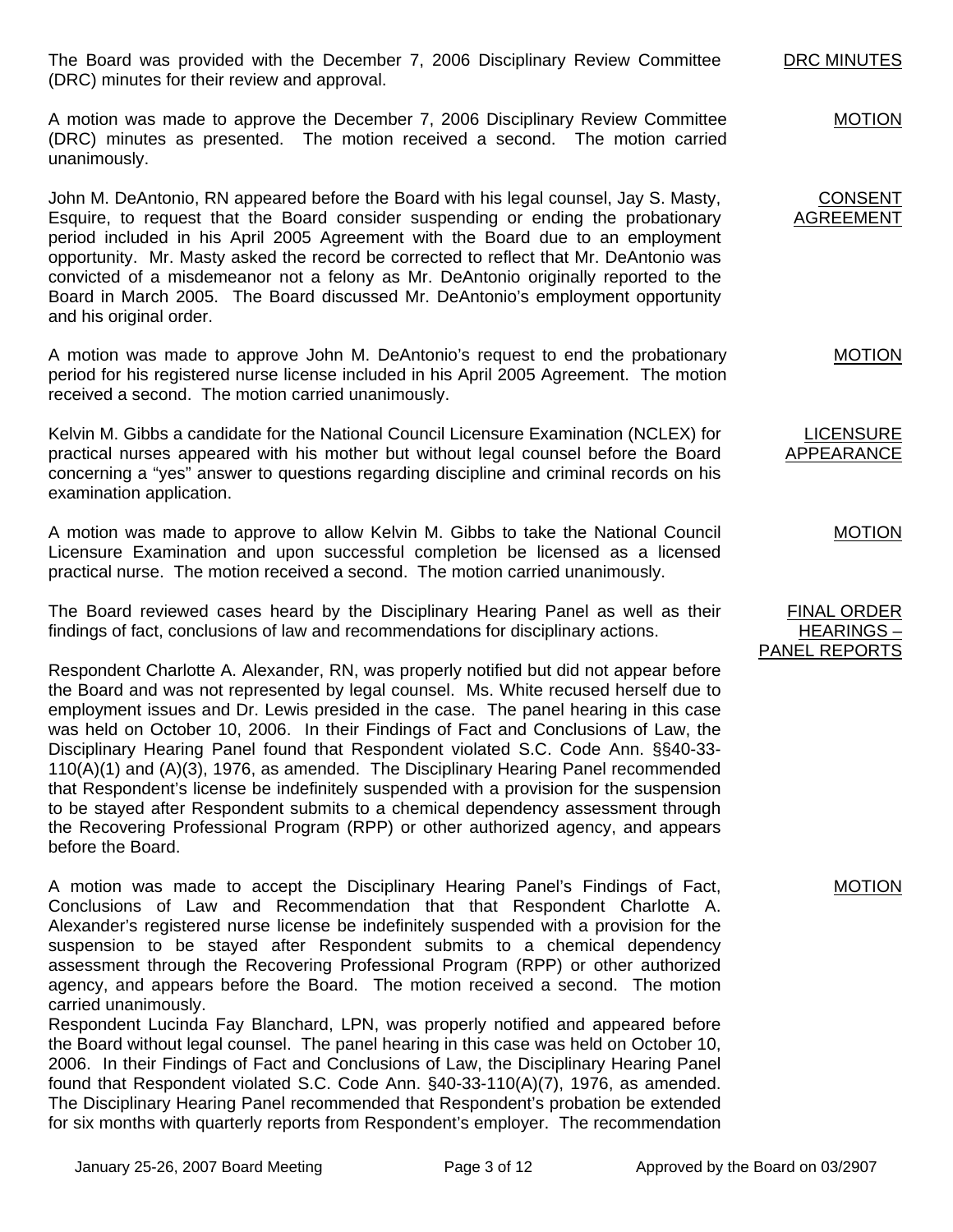was based upon the fact that there is no evidence that Respondent intentionally violated the Agreement and that she is currently in compliance.

A motion was made to go into executive session for the purpose of receiving legal counsel. The motion received a second. The motion carried unanimously.

A motion was made to return to hearing session. The motion received a second. The motion carried unanimously.

A motion was made to accept the Hearing Panel's Findings of Fact, Conclusions of Law and Recommendation that the probation for Respondent Lucinda Fay Blanchard, LPN be extended for six months from today with quarterly reports from Respondent's employer with the understanding that she must work with on-site/on-shift registered nurse supervision in a Board approved setting. The motion received a second. The motion carried unanimously.

Respondent Jennifer L. Finley, RN was properly notified but did not appear and was not represented by legal counsel. Representatives from the Recovering Professional Program (RPP) were present to respond to questions of the Board. The panel hearing in this case was held on October 24, 2006. In their Findings of Fact and Conclusions of Law, the Disciplinary Hearing Panel found that Respondent violated S.C. Code Ann. §40-33-110(a)(7), 1976, as amended. The Disciplinary Hearing Panel recommended that Respondent should immediately re-enroll with the Recovering Professional Program (RPP) with a written contract and be an active participant, that Respondent immediately seek mental health counseling and provide to the Board, for review, a report from a licensed mental health professional as to Respondent's progress over a consecutive sixmonth period, that Respondent should promptly advise the Board in writing of any changes of address, that Respondent's registered nurse license should remain suspended until she has successfully completed an effective regime of mental health counseling, and until such further time as the Board determines upon review that the Respondent has proven herself competent to resume the practice of nursing.

A motion was made to accept the Disciplinary Hearing Panel's Findings of Fact, Conclusions of Law and Recommendation that that Respondent Jennifer L. Finley, RN immediately re-enroll with the Recovering Professional Program (RPP) with a written contract and to be an active participant, that Respondent immediately seek mental health counseling and provide to the Board, for review, a report from a licensed mental health professional as to Respondent's progress over a consecutive six-month period, that Respondent promptly advise the Board, in writing, of any changes of address, that Respondent's registered nurse license remain suspended until she has successfully completed an effective regime of mental health counseling, and until such further time as the Board determines upon review that the Respondent has proven herself competent to resume the practice of nursing. The motion received a second. The motion carried unanimously.

Respondent Carolyn S. Fisher, RN, was properly notified and appeared before the Board with a friend but without legal counsel. A representative from the Recovering Professional Program (RPP) was present to respond to questions of the Board. The panel hearing in this case was held on October 24, 2006. In their Findings of Fact and Conclusions of Law, the Disciplinary Hearing Panel found that Respondent violated S.C. Code Ann. §40-33-110, 1976, as amended. The Hearing Panel recommended that Respondent's license be revoked.

A motion was made to go into executive session for the purpose of receiving legal

MOTION

MOTION

MOTION

MOTION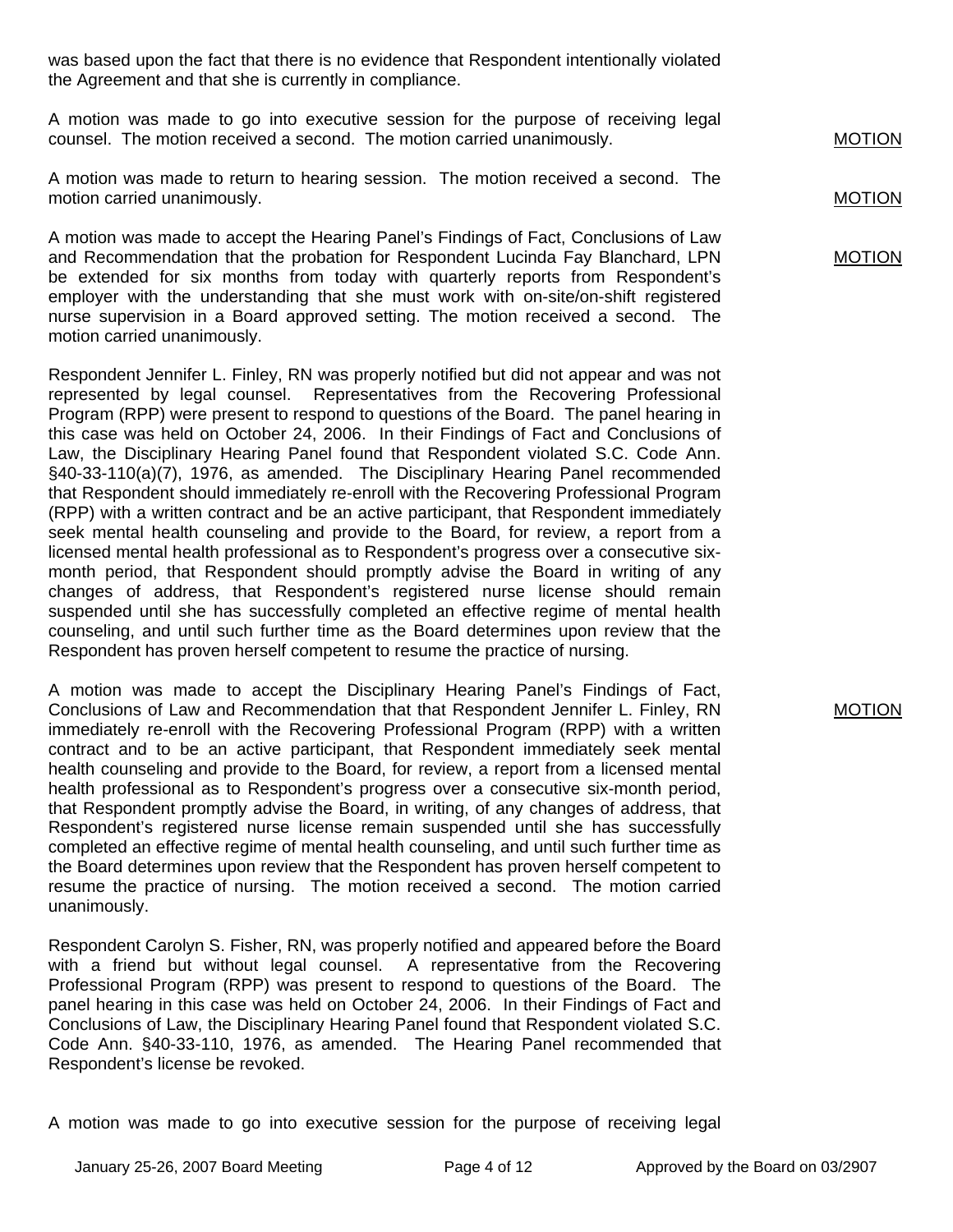| counsel. The motion received a second. The motion carried unanimously.                                                                                                                                                                                                                                                                                                                                                                                                                                                                                              | <b>MOTION</b> |
|---------------------------------------------------------------------------------------------------------------------------------------------------------------------------------------------------------------------------------------------------------------------------------------------------------------------------------------------------------------------------------------------------------------------------------------------------------------------------------------------------------------------------------------------------------------------|---------------|
| A motion was made to return to hearing session. The motion received a second. The<br>motion carried unanimously.                                                                                                                                                                                                                                                                                                                                                                                                                                                    | <b>MOTION</b> |
| A motion was made to accept the Disciplinary Hearing Panel's Findings of Fact and<br>Conclusions of Law and that Respondent Carolyn S. Fisher's registered nurse license<br>remain in a suspended status, provided that she obtain a mental health evaluation to<br>include a report of her ability to return to nursing practice, that she re-enroll in the<br>Recovering Professional Program (RPP) as an active participant and complete a Board<br>approved Legal Aspects of Nursing workshop. The motion received a second. The<br>motion carried unanimously. | <b>MOTION</b> |

Respondent Rebecca A. Long, RN was properly notified and appeared before the Board with a friend but without legal counsel. A representative from the Recovering Professional Program (RPP) was present to respond to questions of the Board. The panel hearing in this case was held on October 24, 2006. In their Findings of Fact and Conclusions of Law, the Disciplinary Hearing Panel found that Respondent violated S.C. Code Ann. §40-33-110(A)(7), 1976, as amended. The Disciplinary Hearing Panel recommended that Respondent's license be reinstated, that the license remain on probation for a period of two years, be restricted from handling narcotics, continue in the Recovering Professional Program (RPP), and that Respondent's license shall be suspended for any future noncompliance.

A motion was made to accept the Disciplinary Hearing Panel's Findings of Fact, Conclusions of Law and Recommendation that Respondent Rebecca A. Long's registered nurse license be reinstated, that her license remain in a probationary status for a period of two years, that she be restricted from handling narcotics, that she continue in the Recovering Professional Program (RPP), and that Respondent's license shall be immediately suspended for any future noncompliance. The motion received a second. The motion carried unanimously.

Memoranda of Agreement regarding violation of the Nurse Practice Act and/or violation of previous Board disciplinary orders were presented to the Board for review and determination of sanctions.

Respondent Lawrence T. Jones, RN was properly notified and appeared before the Board without legal counsel. Mr. Jones signed a memorandum of agreement admitting to a violation of the Nurse Practice Act and waiving a disciplinary panel hearing.

A motion was made to go into executive session for the purpose of receiving legal counsel. The motion received a second. The motion carried unanimously.

A motion was made to return to hearing session. The motion received a second. The motion carried unanimously.

A motion was made to issue a public reprimand to Respondent Lawrence T. Jones, RN with a civil penalty of \$250 payable within sixty days of the date of the order. The motion received a second. The motion carried unanimously.

Respondent Eleanor Louise Ryan, RN was properly notified and appeared before the Board without legal counsel. Ms. White recused herself due to an employment issue and Dr. Lewis presided in the case. A representative from the Recovering Professional Program (RPP) was present to respond to questions from the Board. Ms. Ryan signed a memorandum of agreement admitting to violation of a previous order and waiving a MOTION

MOTION

MOTION

MOTION

#### MEMORANDA OF AGREEMENT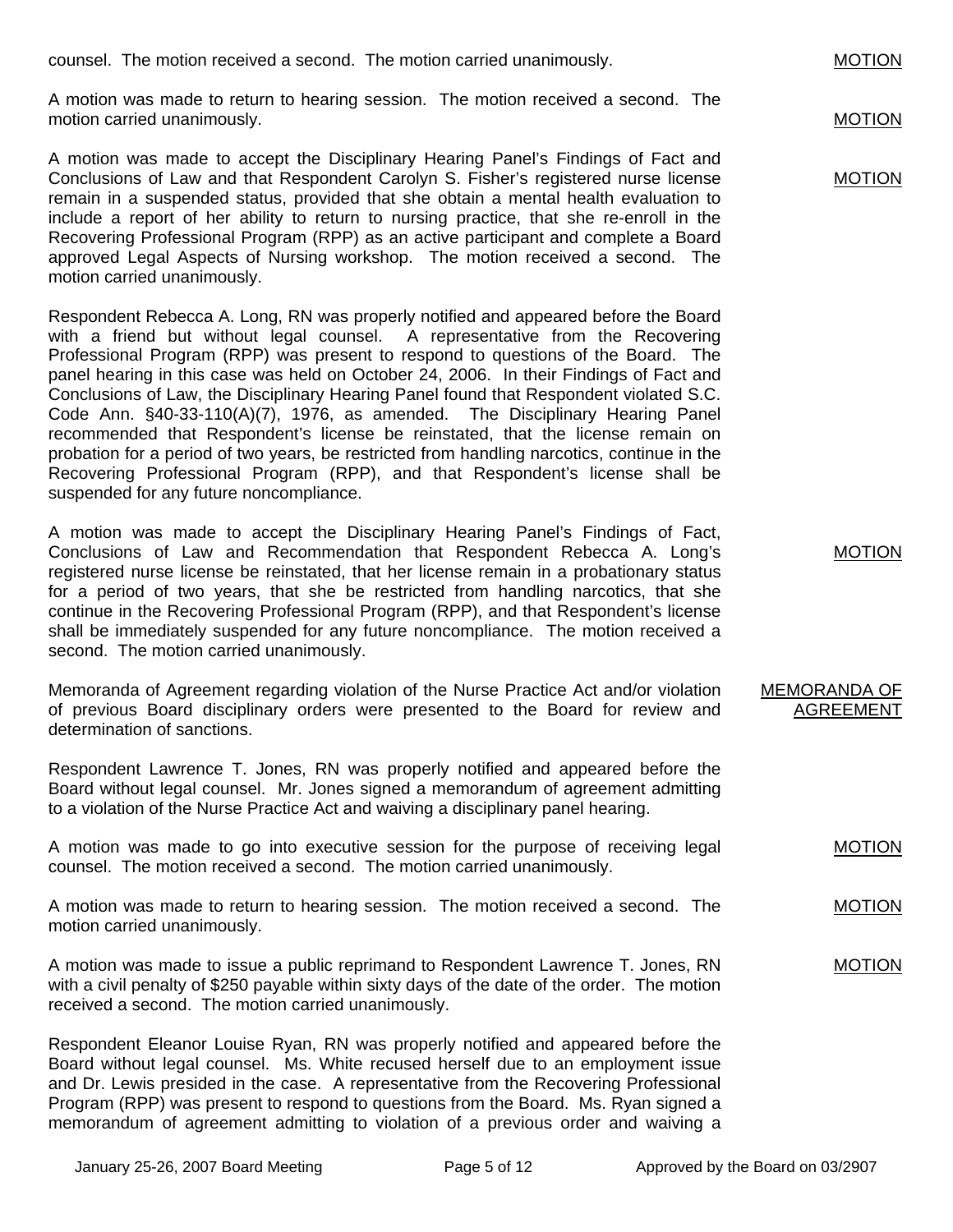disciplinary panel hearing.

A motion was made for Respondent Eleanor Louise Ryan's registered nurse license to be reinstated, for Respondent to proceed with Recovering Professional Program (RPP), with Board approved work setting with no home health or agency and on-site/on-shift registered nurse supervision, Respondent shall provide a copy of the order to her employer(s), quarterly employer reports for at least one year, with narcotics restriction for one year and completion of a Legal Aspects Workshop. The motion received a second. The motion carried with two abstentions.

Respondent Patricia Merie Beamer, RN was properly notified and appeared before the Board with her legal counsel Robin McLean, Esquire. A representative from the Recovering Professional Program (RPP) was also present to respond to questions from the Board. Ms. Beamer signed a memorandum of agreement admitting to violation of the Nurse Practice Act and waiving a disciplinary panel hearing.

A motion was made to suspend the registered nurse license of Respondent Patricia Merie Beamer for one year with a provision for an immediate stay, that Respondent shall continue in the Recovering Professional Program (RPP), Respondent shall work in a Board approved setting with no home health or agency and on-site/on-shift registered nurse supervision, Respondent shall provide a copy of the order to her employer(s), quarterly employer reports for at least one year, with narcotics restriction for one year and completion of a Legal Aspects Workshop. The motion received a second. The motion carried with one nay vote.

Respondent Mary Ellen Pritchard, RN was properly notified and appeared before the Board without legal counsel. A representative from the Recovering Professional Program (RPP) was present to respond to questions from the Board. Ms. Pritchard signed a memorandum of agreement admitting to violation of the Nurse Practice Act and waiving a disciplinary panel hearing.

A motion was made to suspend Respondent Mary Ellen Pritchard's registered nurse license for one year with a provision for an immediate stay, Respondent shall continue in the Recovering Professional Program (RPP), Respondent shall work in a Board approved setting with no home health or agency and on-site/on-shift registered nurse supervision, Respondent shall provide a copy of the order to her employer(s), quarterly employer reports for at least one year, with narcotics restriction for one year and completion of a Legal Aspects Workshop. The motion received a second. The motion carried unanimously.

Respondent Kevin G. Staley, RN was properly notified and appeared before the Board without legal counsel. Dr. Kearney-Nunnery recused herself due to potential knowledge of the Respondent. Mr. Staley signed a memorandum of agreement admitting to violation of a previous order and waiving a disciplinary panel hearing. Agency Attorney Marvin Frierson requested to withdraw the memorandum of agreement pending further information.

Board Administrator Joan K. Bainer provided Board Members with an update on pending Board of Nursing and other health related legislation.

# **Office Based Surgerv**

Ms. Bainer and Maggie Johnson attended administrative law hearing regarding Board of Medical Examiners proposed regulations on office based surgery. Letters from the South Carolina Association of Nurse Anesthetists and South Carolina Nurses Association expressing concerns about the proposed regulations were provided to the MOTION

#### MOTION

#### MOTION

# LEGISLATION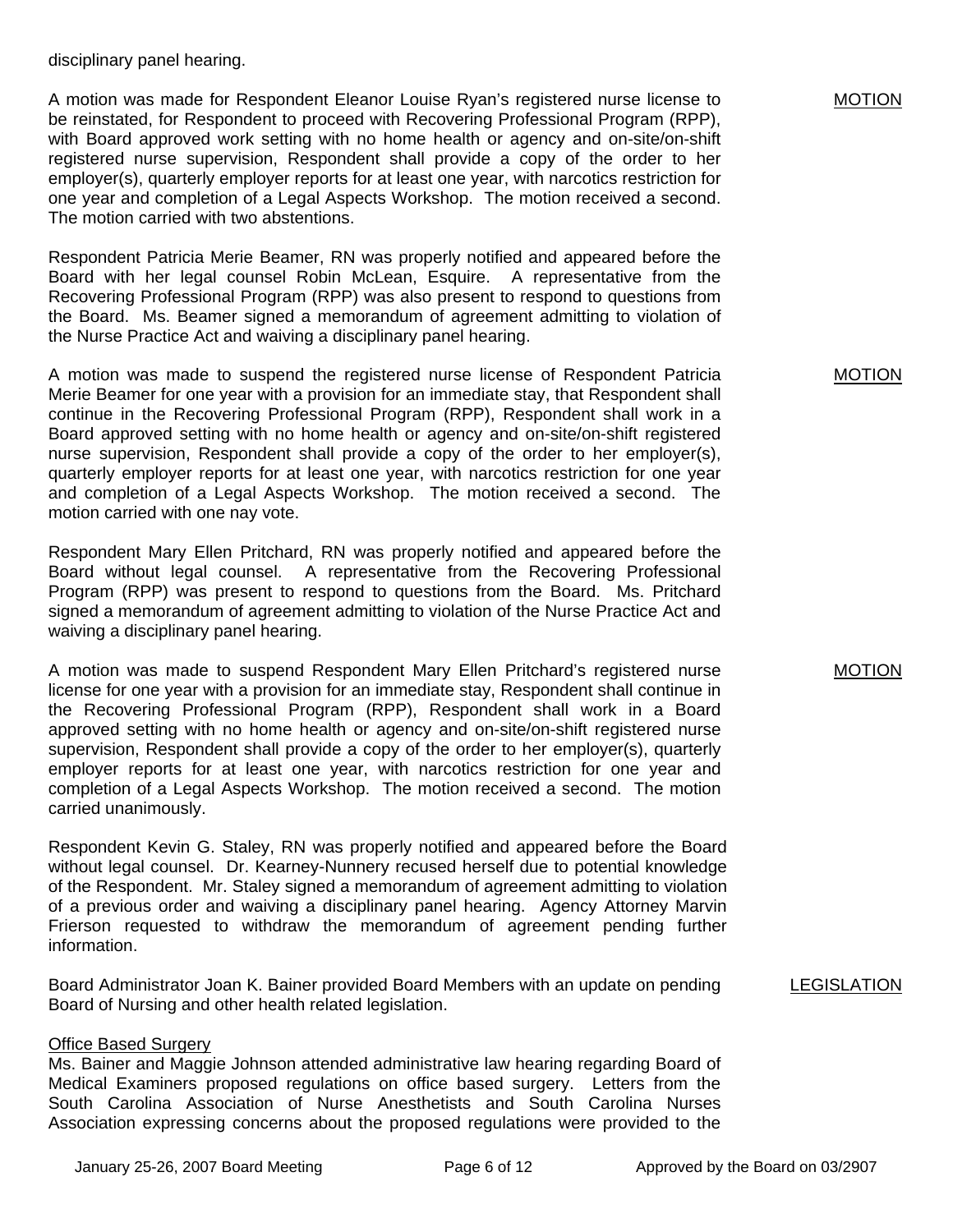Board as well as a letter to Administrative Law Judge John D. McLeod written by agency legal staff. Mr. Wilson reported that Judge McLeod responded favorably to the letter.

## Criminal Background Checks

The criminal background checks bill has been filed with the General Assembly. We are currently seeking a sponsor for the bill. The agency has received a letter from M. McIntyre Sundin, Unit Chief, Office of the General Counsel for the Department of Justice –Federal Bureau of Investigations stating that the language in our legislation is acceptable.

## Housekeeping Bill

Ms. Bainer reported that we have been informed that the bill will again be vetoed by the Governor if the name badge requirement language remains in the bill as it was when the bill was vetoed last session. The Lewis Blackman bill covers identification requirement in the hospital settings. Mr. Wilson reported that the Medical Practice Act (MPA) requires badges for unlicensed staff in a physician's office. Consultation will be obtained as to whether this section should be left in or taken out to prevent the bill from being vetoed again. The requirement for identification badges was originally in the regulations and inadvertently left out when moving regulations to the statute.

A motion was made to authorize President Suzanne K. White and Board Administrator Joan K. Bainer to make appropriate changes to the "Housekeeping" bill as necessary. The motion received a second. The motion carried unanimously

## Education Regulations

Ms. Bainer reported that she and Nancy Murphy attended legislative committee meetings regarding the proposed nursing program regulations. The legislative committee suggested some changes to the regulations that were not substantive and did not change the content. The legislative committee will send a letter outlining their requested changes.

A motion was made to approve the editorial changes suggested by the legislative committee. The motion received a second. The motion carried unanimously

A motion was made to go into executive session for the confidential review of Draft Revised 2008 PN Test Plan per contract with National Council of State Boards of Nursing (NCSBN). The motion received a second. The motion carried unanimously.

A motion was made to return to public session. The motion received a second. The motion carried unanimously.

A motion was made to accept the National Council of State Boards of Nursing (NCSBN) Draft Revised 2008 PN Test Plan as presented and to state that the Board was very impressed. The motion received a second. The motion carried unanimously.

Ms. Bainer provided the Board with a letter from the National Council of State Boards of Nursing (NCSBN) Board of Directors seeking their input for the discussion of developing a new strategic direction for NCSBN for 2008-2010. The Board reviewed the current strategic initiatives and asked that the following be considered: 1) enhancement of continued collaborative partnerships related to nursing shortage and innovative practice initiatives, education and discipline; 2) promotion of information related to Virginia's Sanction Reference Points and the relationship of the Compact rules for accepting or rejecting discipline orders from other states. Information should include successes and barriers to exchange such information; and 3) a focus on contrasting and comparing the substance abuse recovery program across the nation. It is difficult to assess the level of

MOTION

MOTION

DRAFT REVISED 2008 PN TEST PLAN

# MOTION

NCSBN STRATI INITIATIVE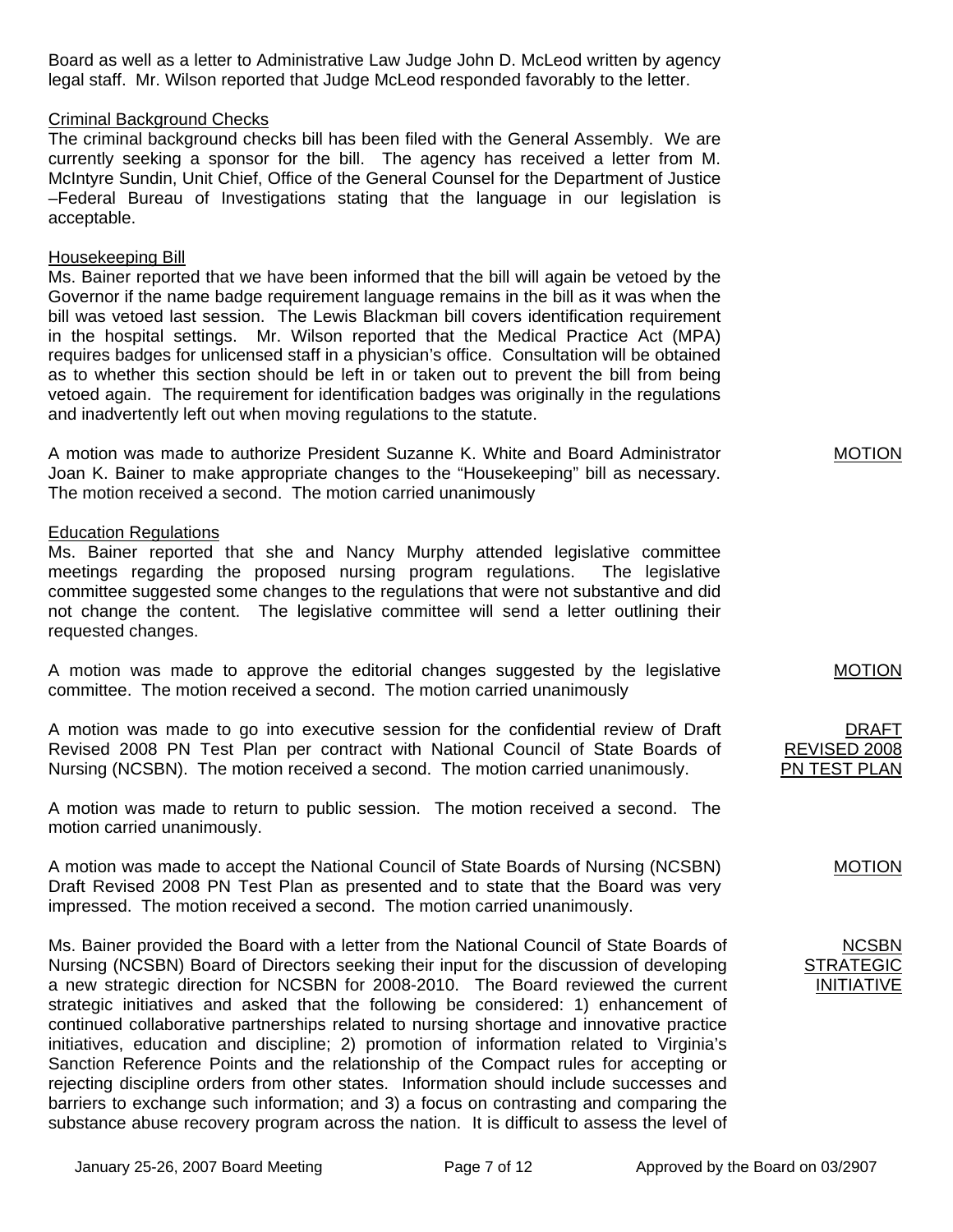current recovery when nurses make application to our state due to the differences in programs.

The Board discussed possible dates and topics for the Board of Nursing's 2007 Strategic Planning Retreat. The Retreat will be held on Thursday, April 19, 2007. Topics to be considered for the retreat agenda include, but are not limited to, criminal background checks, absolute barriers, National Council of State Boards of Nursing (NCSBN) Strategic Initiatives from the Mid-Year Meeting, collaborations from NCSBN Mid-Year, and competency.

The National Council of State Boards of Nursing (NCSBN) Mid-Year Meeting will be held April 3-4, 2007 in New Orleans. NCSBN will pay travel expenses for the executive officer to attend. Dr. Kearney-Nunnery will be attending as a member of the Board of Directors. NCSBN will pay for her travel expenses. Requests will be submitted for Ms. White and Dr. Whiting to also attend this meeting. Ms. James offered to be an alternate if needed.

Gayle Heller, RN, MSN, Dean of Health Sciences and Nursing as well as Margaret Kroposki, RN, MSN, Associate Dean of Nursing for Greenville Technical College appeared before the Board to request approval to offer nursing classes at their Northwest Campus. The Northwest Campus is located six miles from the main campus and is being built to ease crowded conditions at their main campus. The building is expected to be open in the fall. Nursing program faculty, curriculum and enrollment will remain the same.

A motion was made to approve Greenville Technical College offering nursing classes at the Northwest Campus. The motion received a second. The motion carried unanimously.

Mary Foster Cox, PhD, CPNP, Interim Associate Dean for Academic Affairs for University of South Carolina (USC) Columbia appeared before the Board to request a waiver to employ Linda Maldonado as a full-time clinical assistant professor. She has 20 years experience as a registered nurse, primarily in the area of obstetrics and gynecology. Ms. Maldonado is currently enrolled full-time in the bachelors in nursing (BSN) to doctorate (PhD) track at USC College of Nursing, which does not confer a masters of nursing degree. A master's degree is required for nursing academic faculty by the Board. Dr. Cox reported that Ms. Maldonado has completed 31 hours of graduate study to date and will have the equivalent number of hours required for a master's degree in Spring 2007. USC requires 35 hours for the Master of Science in Nursing degree.

A motion was made to approve Linda Maldonado as a full-time clinical assistant professor at the University of South Carolina–Columbia. The motion received a second. The motion carried unanimously.

Susan Cherry-Casey, Nursing Department Head, Spartanburg Community College appeared before the Board to discuss their faculty plan and initial to full program approval.

### Faculty Plan Update

Spartanburg Community College provided the Board with an updated faculty plan for approval. The school currently has ten faculty members. They are in the process of obtaining references for another faculty member and will begin interviews for another position shortly. Ms. Cherry-Casey reported to the Board that they are not using the practical nurse exit option any longer. Students may choose to apply for the NCLEX-PN by equivalency. Ms. Murphy reported that as previously approved by the Board, schools have until July to decide if they will continue the practical nurse exit.

NCSBN MID-YEAR MEETING

> GREENVILLE **TECHNICAL** COLLEGE– NORTHWEST **CAMPUS**

# MOTION

USC COLUMBIA FACULTY APPROVAL

MOTION

# SPARTANBURG **COMMUNITY COLLEGE**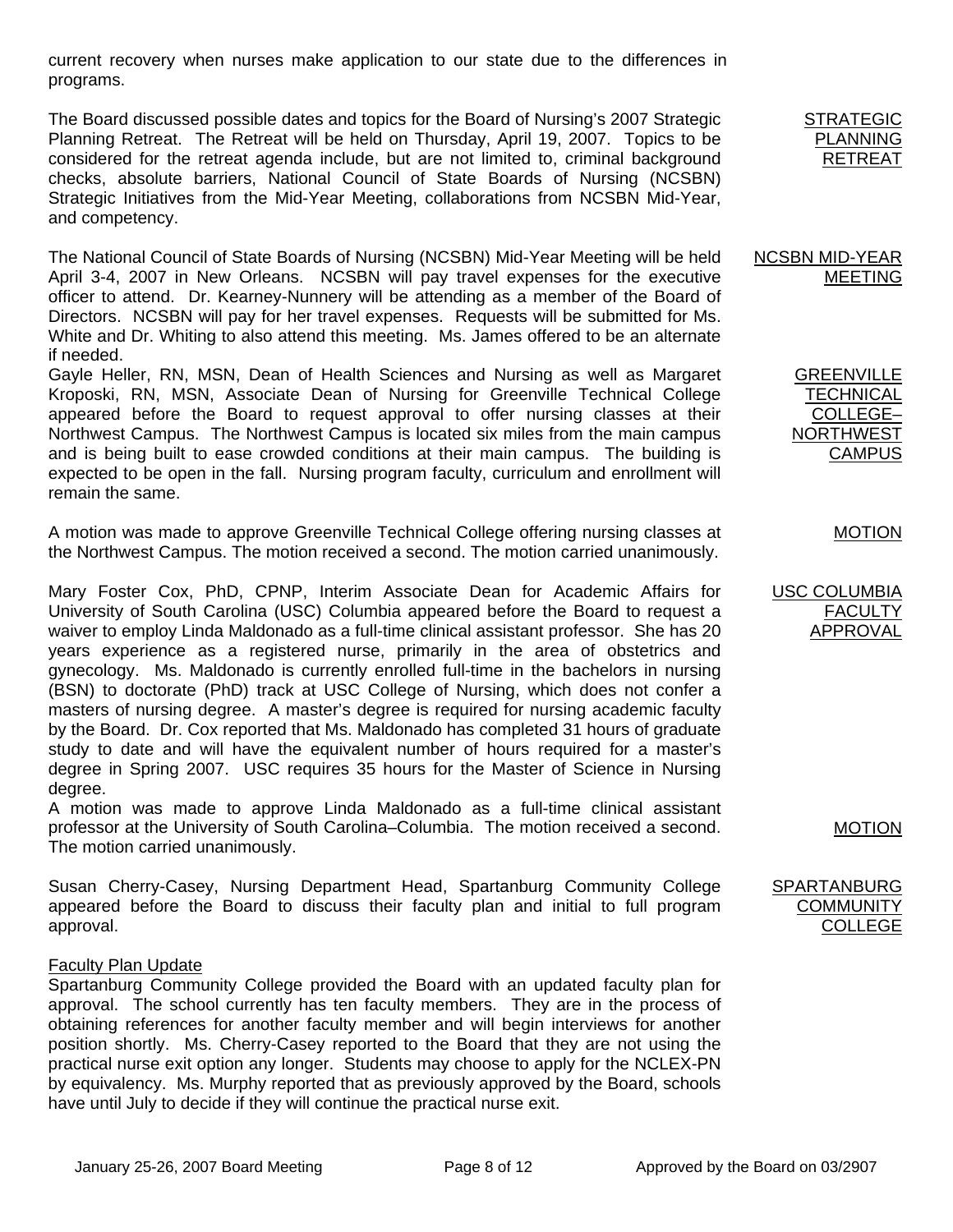A motion was made to approve the faculty plan update from 16 to 12 members with the admission reduction to 30 associate degree nursing students in fall and spring as well as 15 practical nurse to associate degree nurse students in fall and spring. The motion received a second. The motion carried unanimously.

Site Survey Report – Initial to Full Program Approval/ Response to Materials Submitted A site survey was conducted on October 26, 2006 at Spartanburg Community College for initial to full program approval. The Board was provided with 2006 National Council Licensure Examination (NCLEX) results for Spartanburg Community College. It was noted that NCLEX rates for other programs would be presented at the March 2007 meeting in accordance with the normal process. Spartanburg Community College provided a report of corrective actions and improvement plan for items noted on the site survey. The only areas noted in the survey report not corrected are administrative support and NCLEX scores.

A motion was made to grant full approval for one year for Spartanburg Community College with a report to the Board in one year on the status of administrative support for faculty and National Council Licensure Examination (NCLEX) passing results. The motion received a second. The motion carried unanimously.

President Andrew Hugine, Dr. Bobby Perdue, Director of the Nursing Program, and Dr. Robert Barrett, Dean of Business and Professional Sciences, South Carolina State University (SCSU) appeared before the Board regarding initial to full program approval. A number of faculty members were also present in the audience. Dr. Whiting recused herself due to her association with SCSU. Ms. James recused herself due to employment with SCSU. At the September 2006 meeting, the Board requested that SCSU return in January 2007 regarding the granting of full program approval for their baccalaureate nursing (BSN) program. It was recognized that the program has received their Commission on Collegiate Nursing Education (CCNE) accreditation through June 30, 2009. The Board was provided with a copy of the 2005-2006 Annual report, the CCNE report as well as the 2006 National Council Licensure Examination (NCLEX) results for SCSU.

Dr. Perdue thanked the Board for the opportunity to meet with the Board and for the dialogue. The 2006 NCLEX score was 80% for graduates from the new SCSU program. Currently, 80% would be considered a deficiency. However, an 80% passing rate is a significant increase for the program. Dr. Perdue reported that they have nine full time faculty members and five part time faculty of which three have doctorate degrees and five are advanced practice nurses. The Department of Nursing is now part of Business and Professional Sciences. She reported on initiatives to increase student success on the NCLEX and their work on student testing. Students have been very positive of the NCLEX readiness, tutoring, etc. on exit evaluations.

A motion was made to go into executive session for the purpose of receiving legal counsel. The motion received a second. The motion carried with one abstention.

A motion was made to return to hearing session. The motion received a second. The motion carried unanimously.

A motion was made to grant full approval for one year for South Carolina State University baccalaureate nursing (BSN) program with a report in one year with an update on their Continuous Improvement Progress report submitted for this meeting and National Council Licensure Examination (NCLEX) passing results. The motion received a second. The motion carried unanimously.

MOTION

MOTION

**MOTION** 

MOTION

### SOUTH CAROLINA STATE **UNIVERSITY**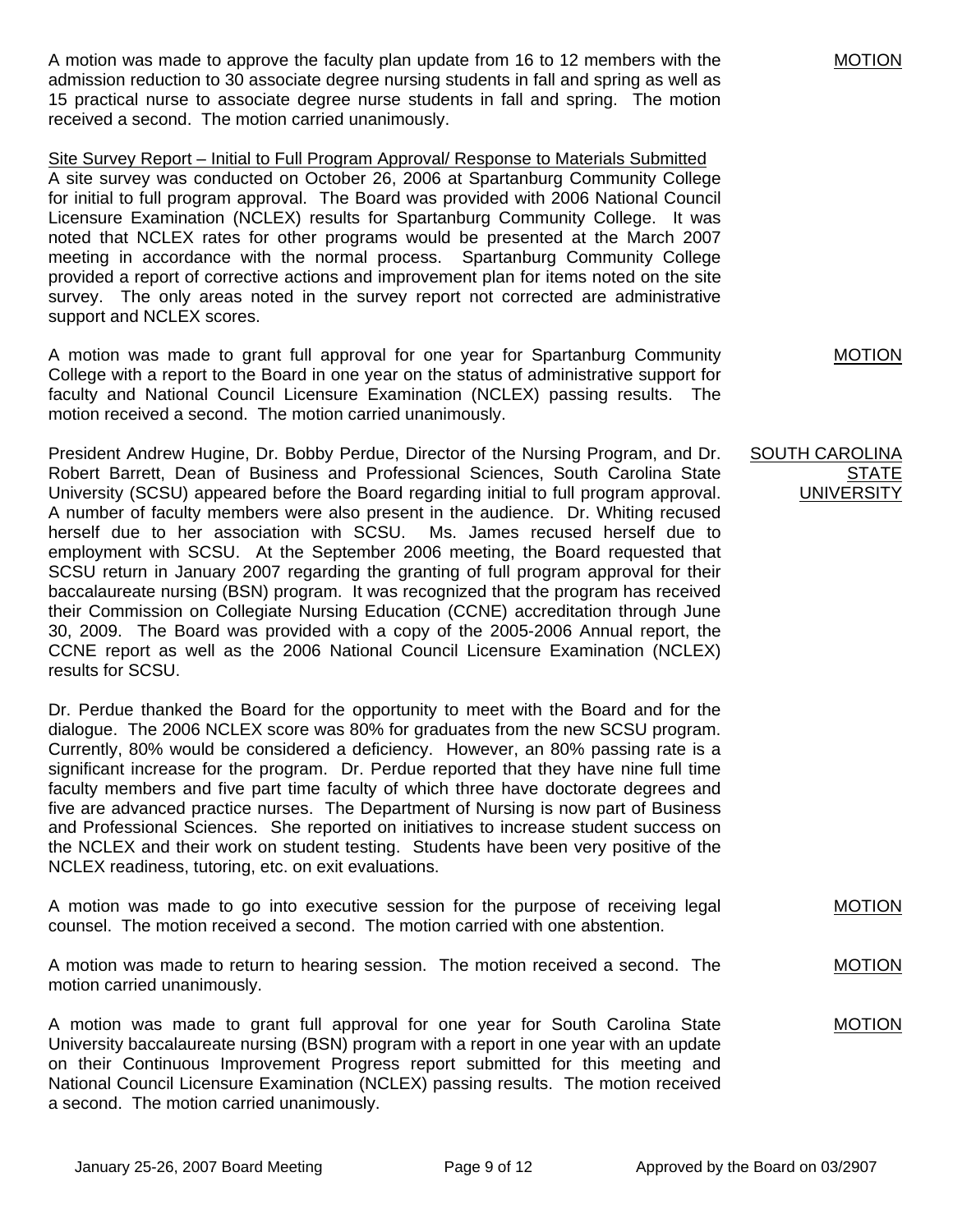The Board commended SCSU on their progress and increasing stability. Dr. Perdue thanked the Board and stated that she would be back in a year to report their continued progress to the Board.

Ms. Bainer provided the Board with the December 2006 Draft of the National Council of State Boards of Nursing (NCSBN) Guiding Principles for Nursing Regulation for review and comment. These principles are intended to guide the regulation of nursing in light of regulatory challenges boards of nursing may face in the future. The Board suggested that under Item 2 –Competency that nursing assistants be changed to unlicensed assistive personnel. Not all state boards of nursing regulate nursing assistants. Under Item 7-Globalization, it was suggested that a statement be added to reflect that countries can learn from each other. Ethics were recommended as a concept to consider in these guiding principles.

Ms. Johnson reported that the Nursing Practice and Standards Committee (NPSC) had reviewed a question from Paula Satterfield of the University Medical Group, Department of Obstetrics and Gynecology at Greenville Hospital Systems regarding the administration of Zoladex by registered and licensed practical nurses in their offices. Zoladex is a pre-filled hormonal drug given by a 16 gauge needle in the abdomen subcutaneously for endometriosis and prostate cancer. NPSC consulted with the manufacturer due to language in the insert stating "under the supervision of the physician." The company informed the committee that registered nurses across the country were administering the drug and that the language was included to assure that there was a physician's order. NPSC recommended approval for this particular group and not as an advisory opinion, stating that the registered nurse with special education, training as well as written policies and procedures can administer Zoladex but that the licensed practical nurse may not administer this medication. Board discussion included but was not limited to basic administration of this medication, whether or not a licensed practical nurse should be allowed to administer, and information on the package insert regarding the physician being present during administration. Dr. Lewis suggested making a request for written information on the physician present or supervising language in the packaging.

A motion was made to defer action on the administration of Zoladex by registered and licensed practical nurses until further written information is received from the pharmaceutical company. The motion received a second. The motion carried unanimously.

Ms. Johnson presented a request from Dr. Robert H. Hawes, Professor of Medicine at the Medical University of South Carolina (MUSC). In his letter, Dr. Hawes explains that MUSC has been invited to participate in an FDA approved multi-site pivotal clinical trial to assess the safety and effectiveness of computer-assisted personalized sedation (CAPS). A representative from Johnson and Johnson as well as the clinical nurse specialist (CNS) of the MUSC endoscopy center presented to the committee and answered questions. The CAPS device allows the physician / registered nurse care team to intravenously administer 1% propofol injectable emulsion for sedation during esophagogastroduodenoscopy (EGD) or colonoscopy. Using this device, 100 patients at ten different sites will be tested. Only one nurse at MUSC and the CNS will be trained for CAPS. MUSC is requesting that the Board allow one registered nurse to use the device, under the direct supervision and orders of a licensed physician, to deliver propofol utilizing CAPS for sedation within the limits of the FDA approved protocol during their participation in the pivotal trial.

A motion was made to approve the request from Medical University of South Carolina (MUSC) to allow one registered nurse to use the device, under the direct supervision and

GUIDING PRINCIPLES OF NURSING

**ZOLADEX** ADMINISTRATION

MOTION

MOTION

MUSC – CAPS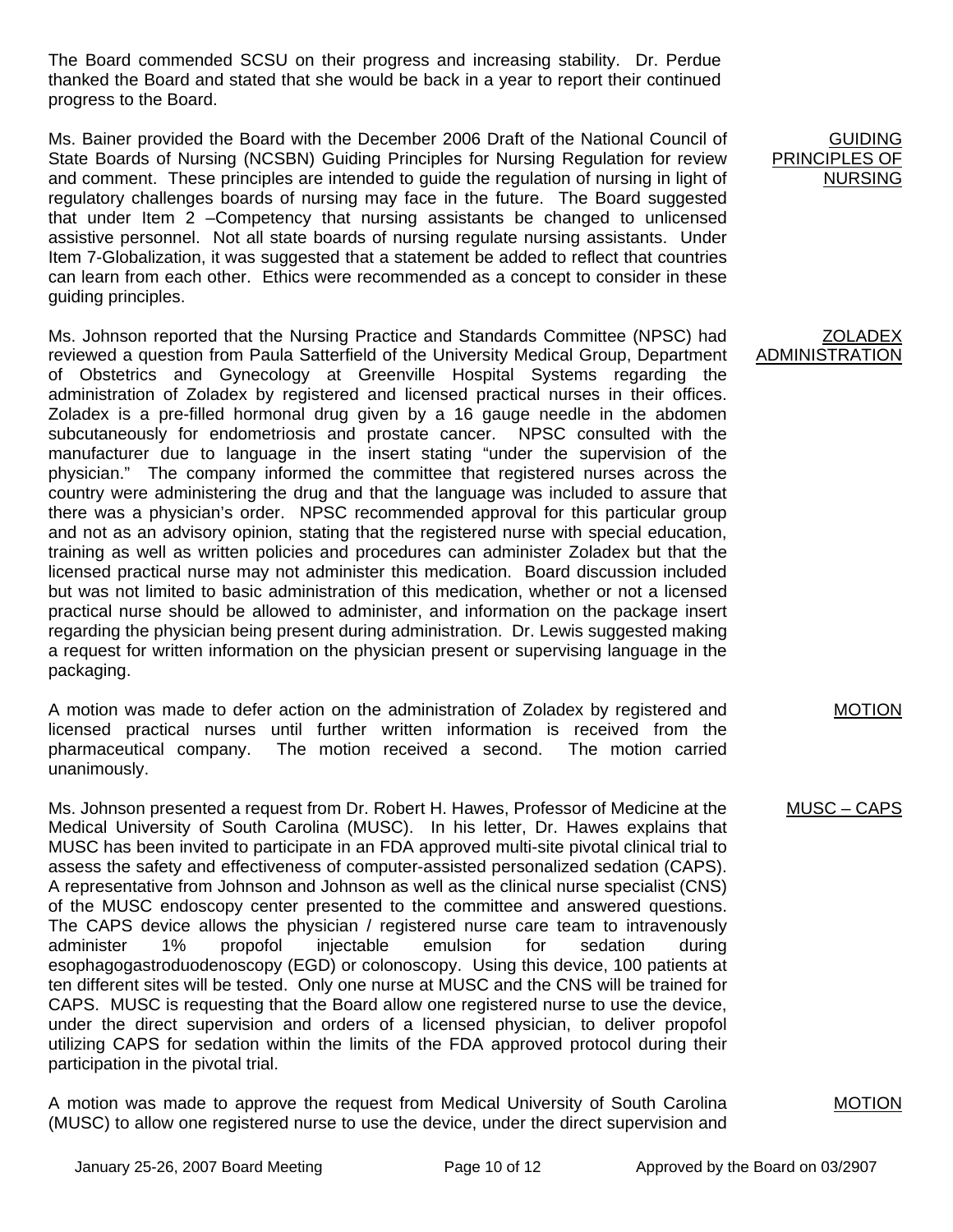orders of a licensed physician, to deliver propofol for sedation within the limits of the FDA approved protocol during their participation in the pivotal trial. The motion received a second. The motion carried unanimously.

The Board reviewed the request for Cathy Gegaris, RN, MSN, CCRN to serve as the advanced practice representative on the Nursing Practice and Standards Committee (NPSC). The Board discussed Ms. Gegaris's credentials and experience. It was noted that she is not a licensed advanced practice registered nurse (APRN). There is currently a position open on the Advisory Committee on Nursing (ACON) for a representative from an urban hospital. The Board asked that Ms. Gegaris be made aware of this position to see if she would be interested in serving on that committee.

A motion was made to defer action on approval of Cathy Gegaris, RN, MSN, CCRN to serving as the advanced practice representative on the Nursing Practice and Standards Committee (NPSC). The motion received a second. The motion carried unanimously.

The Board would like to review and revisit the regulation of unlicensed assistive personnel (UAP) at their March meeting. The Board will review previous decisions, information from the summit, funding issues, discipline and staffing.

# **FRIDAY, JANUARY 26, 2007**

At the September 2006 Board meeting, litigation attorney Dwight Hayes was asked to create an alternative sanction for violation of consent agreements or Board orders. The Board was provided with Sanctions for Non-Compliance with an Existing Consent Agreement or Board Order for their review and input. Items #1-9 are related to violations of consent agreements that are not a threat to public safety and are in lieu of a temporary suspension. Items #10-14 are related to violations of consent agreements that the licensees are in the RPP program and have the potential to be a threat to public safety. Temporary suspension and MOA/consent agreements are recommended. If a nurse repeats a violation of a consent agreement, the nurse must appear before the Board. The Office of General Counsel recommends authorizing consent agreements for certain violations. Where a fine is listed, the fine must be paid prior to reinstatement of license to lift the temporary order of suspension (TSO). On Items 10-14, the Board asked that violators be suspended for a minimum of 30 days or until there is 30 days of documented sobriety, whichever is longer.

A motion was made to approve the Sanctions for Non-Compliance with an Existing Consent Agreement or Board Order with changes. The motion received a second. The motion carried unanimously.

The Board reviewed a Sanctions Guidelines chart to be used by its disciplinary committees and panels. The Board reviewed various types of violations and sanctions to include but not limited to reprimands, suspension, probation, civil penalties, education, narcotics restrictions, evaluations, evaluation and if indicated participation in the Recovering Professional Program (RPP), employment restrictions, and Board appearances. These guidelines will be provided to the disciplinary committees and panels. It was noted that these are guidelines and that the facts of the case and mitigating circumstances may warrant different sanctions.

A motion was made to pilot the Disciplinary Sanctions Guidelines Chart along with a glossary with the Investigative Review Committee (IRC), Disciplinary Review Committee (DRC) and Hearing Panels for input with a report in July 2007. The motion received a second. The motion carried unanimously.

MOTION

UAP

# NONCOMPLIANCE **SANCTIONS**

MOTION

#### **SANCTIONS GUIDELINES**